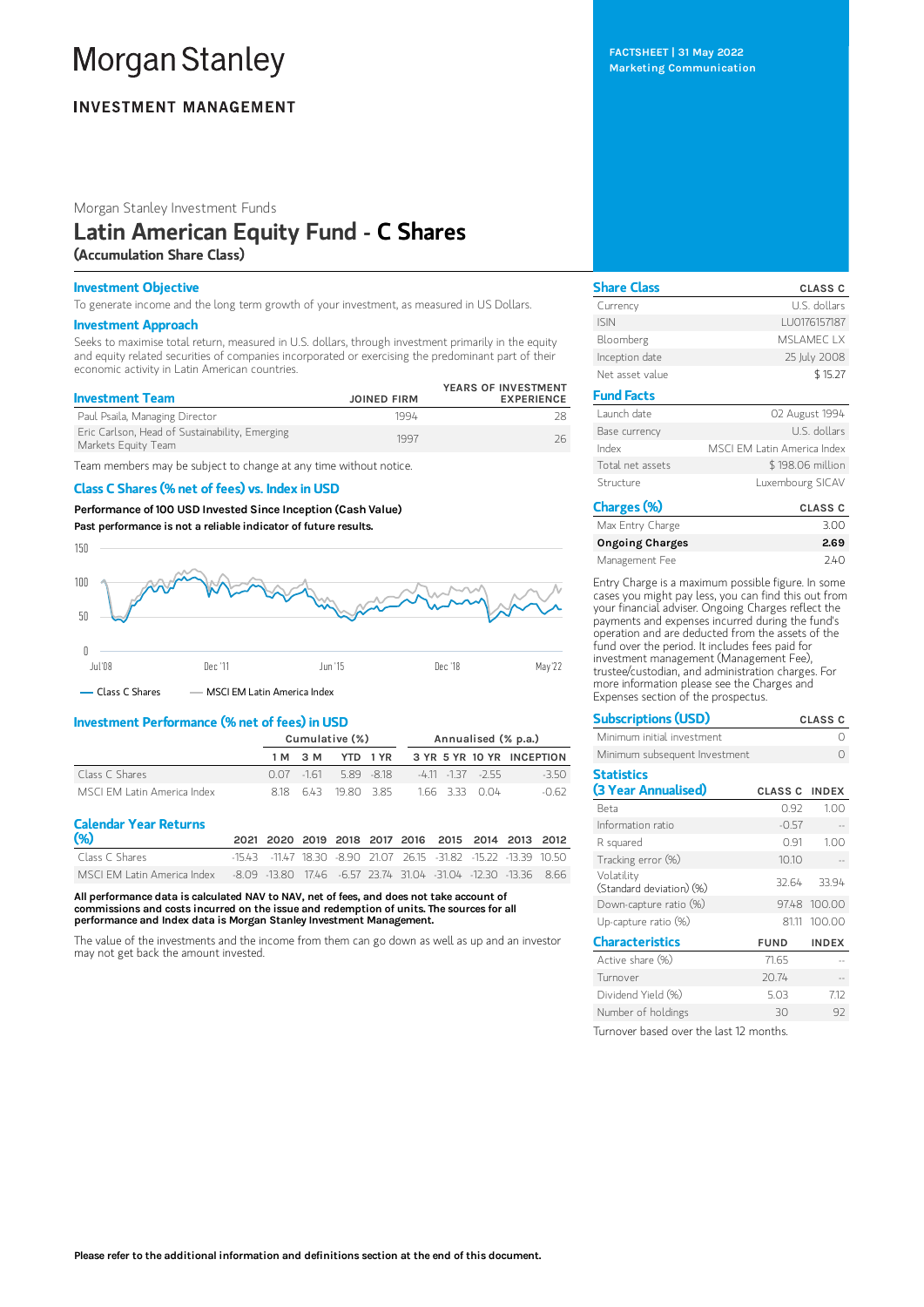| Top Holdings (% of Total Net Assets) <sup>1</sup>  |                | <b>FUND</b> | <b>INDEX</b> |
|----------------------------------------------------|----------------|-------------|--------------|
| Petrobras Brasileiro S.A.                          |                | 10.19       | 9.17         |
| Wal-Mart de Mexico Sab de Cv                       |                | 5.66        | 3.15         |
| Itau Unibanco Holding S.A.                         |                | 5.55        | 4.36         |
| Banco Btg Pactual S.A.                             |                | 4.82        | 1.02         |
| Lojas Renner S.A.                                  |                | 4.44        | 0.90         |
| Banco Santander Chile                              |                | 4.23        | 0.54         |
| Regional Sab de Cv                                 |                | 4.08        |              |
| Grupo Financiero Banorte SAB de CV                 |                | 3.99        | 2.74         |
| Mercadolibre Inc.                                  |                | 3.91        |              |
| Cia Brasileira de Aluminio                         |                | 3.87        |              |
| Total                                              |                | 50.74       |              |
| Top Countries (% of Total Net Assets) <sup>2</sup> |                | <b>FUND</b> | <b>INDEX</b> |
|                                                    | Brazil         | 50.27       | 62.68        |
|                                                    | Mexico         | 25.78       | 25.78        |
|                                                    | Chile          | 7.44        | 6.22         |
|                                                    | United States  | 3.91        |              |
|                                                    | Argentina      | 3.64        |              |
|                                                    | United Kingdom | 3.25        |              |
|                                                    | Canada         | 306         |              |

| Sector Allocation (% of Total Net Assets) <sup>2,3</sup> |                           | <b>FUND</b> | <b>INDEX</b> |
|----------------------------------------------------------|---------------------------|-------------|--------------|
|                                                          | Financials                | 27.87       | 24.80        |
|                                                          | Industrials               | 16.31       | 6.56         |
|                                                          | Energy                    | 13.26       | 12.15        |
|                                                          | Materials                 | 12.08       | 24.27        |
|                                                          | Consumer<br>Discretionary | 8.35        | 3.05         |
|                                                          | Consumer Staples          | 5.66        | 14.04        |
|                                                          | Real Estate               | 3.83        | 0.54         |
|                                                          | Information<br>Technology | 3.64        | 0.51         |
|                                                          | Utilities                 | 3.20        | 4.29         |
|                                                          | Communication<br>Services | 3.14        | 7.81         |
|                                                          | Other                     | 2.37        |              |
|                                                          | Cash                      | 0.47        |              |

Panama 2.35

Cash 0.47 --

<sup>1</sup>These securities and percentage allocations are only for illustrative purposes and do not constitute, and should not be construed as, investment advice or recommendations with respect to the securities or investments mentioned.

<sup>2</sup> May not sum to 100% due to the exclusion of other assets and liabilities. <sup>3</sup> For additional information regarding sector classification/definitions please visit www.msci.com/gics and the glossary at www.morganstanley.com

#### Please refer to the Prospectus for full risk disclosures, available at ganstanleyinvestmentfunds.co<mark>m.</mark> All data as of 31.05.2022 and subject to change daily.

This is a marketing communication. Applications for shares in the Fund should not be made without first consulting the current Prospectus and the Key Investor Information Document ("KIID"), which are available in English and in the official language of your local jurisdiction at

[morganstanleyinvestmentfunds.com](https://www.morganstanley.com/im/msinvf/index.html) or free of charge from the Registered Office of Morgan Stanley Investment Funds, European Bank and Business Centre, 6B route de Trèves, L-2633 Senningerberg, R.C.S. Luxemburg B 29 192. A summary of investor rights is available in English at the same website. If the management company of the relevant Fund decides to terminate its arrangement for marketing that Fund in any EEA country where it is registered for sale, it will do so in accordance with the relevant UCITS rules.

## **DEFINITIONS**

Active Share is a measure of the percentage of stock holdings in a managers portfolio that differ from the benchmark index (based on

# Share Class C Risk and Reward Profile

| Lower Risk                                                            |  |  |  |  | Higher Risk |  |  |
|-----------------------------------------------------------------------|--|--|--|--|-------------|--|--|
|                                                                       |  |  |  |  |             |  |  |
| <b>Potentially Higher Rewards</b><br><b>Potentially Lower Rewards</b> |  |  |  |  |             |  |  |

The risk and reward category shown is based on historic data.

- Historic figures are only a guide and may not be a reliable indicator of what may happen in the future.
- As such this category may change in the future.
- The higher the category, the greater the potential reward, but also the greater the risk of losing the investment. Category 1 does not indicate a risk free investment.
- The fund is in this category because it invests in shares of companies from emerging markets and the fund's simulated and/or realised return has experienced very high rises and falls historically.
- The fund may be impacted by movements in the exchange rates between the fund's currency and the currencies of the fund's investments.

This rating does not take into account other risk factors which should be considered before investing, these include:

- The fund relies on other parties to fulfill certain services, investments or transactions. If these parties become insolvent, it may expose the fund to financial loss.
- Sustainability factors can pose risks to investments, for example: impact asset values, increased operational costs.
- $\bullet$ There may be an insufficient number of buyers or sellers which may affect the funds ability to buy or sell securities.
- There are increased risks of investing in emerging markets as political, legal and operational systems may be less developed than in developed markets.
- Past performance is not a reliable indicator of future results. Returns may increase or decrease as a result of currency fluctuations. The value of investments and the income from them can go down as well as up and investors may lose all or a substantial portion of his or her investment.
- $\bullet$  The value of the investments and the income from them will vary and there can be no assurance that the Fund will achieve its investment objectives.
- $\bullet$  Investments may be in a variety of currencies and therefore changes in rates of exchange between currencies may cause the value of investments to decrease or increase. Furthermore, the value of investments may be adversely affected by fluctuations in exchange rates between the investor's reference currency and the base currency of the investments.

holdings and weight of holdings). Active Share scores range from 0%-100%. A score of 100% means you are completely different from the benchmark. Active Share calculation may consolidate holdings with the same economic exposure. Beta is a measure of the relative volatility of a fund to the market's upward or downward movements. A beta greater than 1.0 identifies an issue or fund that will move more than the market, while a beta less than 1.0 identifies an issue or fund that will move less than the market. The Beta of the Market is always equal to 1. **Bloomberg** stands for 'Bloomberg Global Identifier (BBGID)'. This is a unique 12 digit alphanumerical code designed to enable the identification of securities, such as the Morgan Stanley Investment Funds sub-funds at share class level, on a Bloomberg Terminal. The Bloomberg Terminal, a system provided by Bloomberg L.P., enables analysts to access and analyse real-time financial market data. Each Bloomberg code starts with the same BBG prefix, followed by nine further characters that we list here in this guide for each share class of each fund. Cash & Equivalents are defined as the value of assets that can be converted into cash immediately. These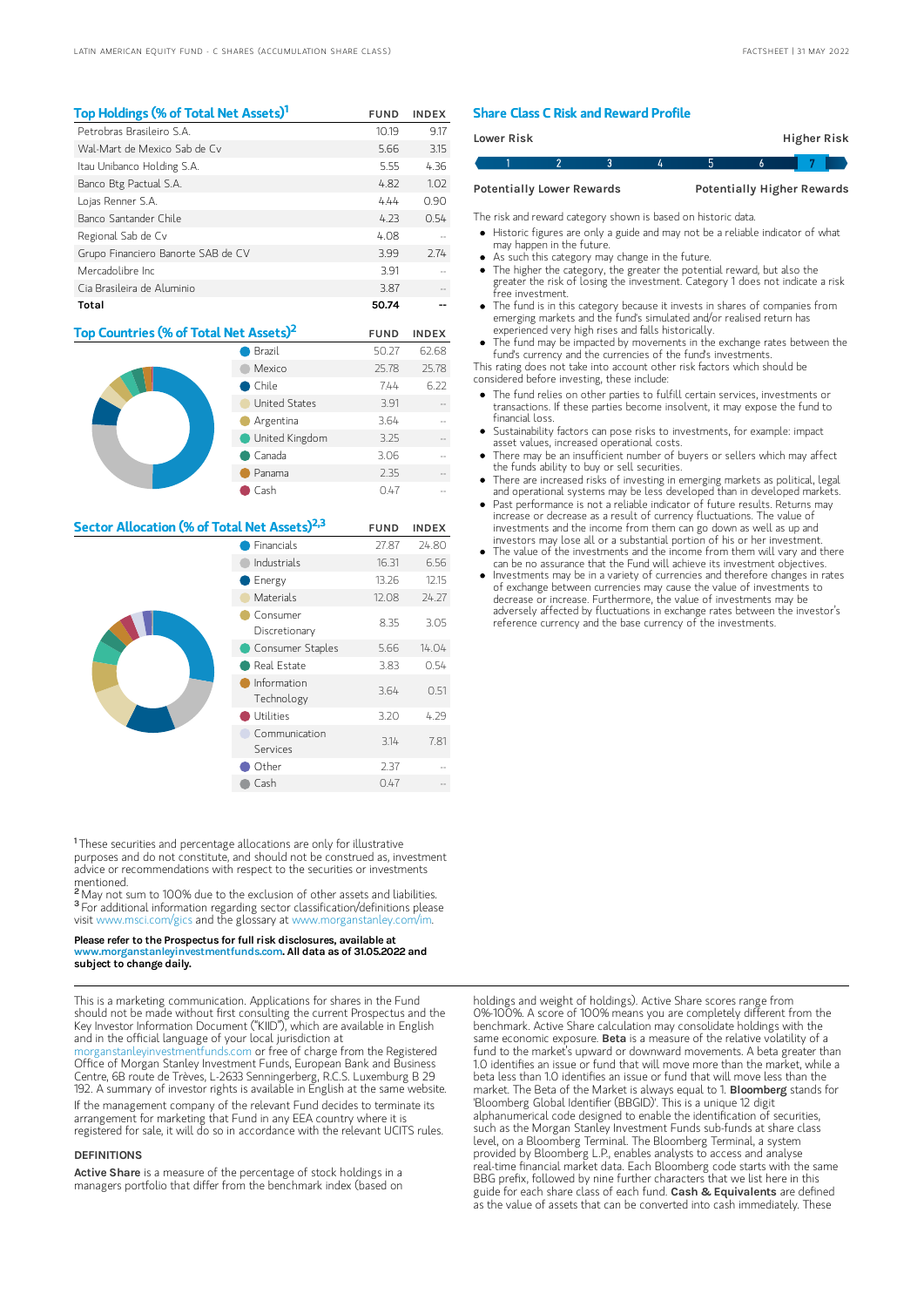include commercial paper, open FX transactions, Treasury bills and other short-term instruments. Such instruments are considered cash equivalents because they are deemed liquid and not subject to significant risk of changes in values. Dividend yield is the ratio between how much a company pays out in dividends each year relative to its share price. Information ratio is the portfolio's alpha or excess return per unit of risk, as measured by tracking error, versus the portfolio's benchmark. ISIN is the international securities identification number (ISIN), a 12 digit code consisting of numbers and letters that distinctly identifies securities. NAV is the Net Asset Value per share of the Fund (NAV), which represents the value of the assets of a fund less its liabilities. Number of holdings provided are a typical range, not a maximum number. The portfolio may exceed this from time to time due to market conditions and outstanding trades. **R squared** measures how well an investment's returns correlate to an index. An R squared of 1.00 means the portfolio performance is 100% correlated to the index's, whereas a low r-squared means that the portfolio performance is less correlated to<br>the index's. **Tracking error** is the standard deviation of the difference between the returns of an investment and its benchmark. Turnover is a measure of how frequently assets within a fund are bought and sold by the managers. Turnover is calculated by taking either the total amount of new securities purchased or the amount of securities sold - whichever is less over a particular period, divided by the total net asset value of the fund. Upside/downside market capture measures annualized performance in up/down markets relative to the market benchmark. Volatility (Standard deviation) measures how widely individual performance returns, within a performance series, are dispersed from the average or mean value.

### INDEX INFORMATION

The MSCI Emerging Markets Latin America Index is a free float-adjusted market capitalization index that is designed to measure equity market performance of emerging markets within Latin America. The MSCI Emerging Markets Latin America Index consists of the following 5 emerging market country indices: Brazil, Chile, Colombia, Mexico and Peru.

## DISTRIBUTION

This communication is only intended for and will only be distributed to persons resident in jurisdictions where such distribution or availability would not be contrary to local laws or regulations. In particular, the Shares are not for distribution to US persons.

Ireland: MSIM Fund Management (Ireland) Limited. Registered Office: The Observatory, 7-11 Sir John Rogerson's Quay, Dublin 2, D02 VC42, Ireland. Registered in Ireland as a private company limited by shares under company number 616661. MSIM Fund Management (Ireland) Limited is regulated by the Central Bank of Ireland. United Kingdom: Morgan Stanley Investment Management Limited is authorised and regulated by the Financial Conduct Authority. Registered in England. Registered No. 1981121. Registered Office: 25 Cabot Square, Canary Wharf, London E14 4QA,<br>authorised and regulated by the Financial Conduct Authority. **Dubai:** Morgan Stanley Investment Management Limited (Representative Office, Unit Precinct 3-7th Floor-Unit 701 and 702, Level 7, Gate Precinct Building 3, Dubai International Financial Centre, Dubai, 506501, United Arab<br>Emirates. Telephone: +97 (0)14 709 7158). **Italy:** MSIM Fund Management (Ireland)Limited, Milan Branch (Sede Secondaria di Milano) is a branch of MSIM Fund Management (Ireland) Limited, a company registered in Ireland, regulated by the Central Bank of Ireland and whose registered office is at The Observatory, 7-11 Sir John Rogerson's Quay, Dublin 2, D02 VC42, Ireland. MSIM Fund Management (Ireland) Limited Milan Branch (Sede Secondaria di Milano) with seat in Palazzo Serbelloni Corso Venezia, 16 20121 Milano, Italy, is registered in Italy with company number and VAT number 11488280964. The Netherlands: MSIM Fund Management (Ireland) Limited, Rembrandt Tower, 11th Floor Amstelplein 1 1096HA, Netherlands. Telephone: 31 2-0462-1300. Morgan Stanley Investment Management is a branch office of MSIM Fund Management (Ireland) Limited. MSIM Fund Management (Ireland) Limited is regulated by the Central Bank of Ireland. France: MSIM Fund Management (Ireland) Limited, Paris Branch is a branch of MSIM Fund Management (Ireland) Limited, a company registered in Ireland, regulated by the Central Bank of Ireland and whose registered office is at The Observatory, 7-11 Sir John Rogerson's Quay, Dublin 2, D02 VC42, Ireland. MSIM Fund Management (Ireland) Limited Paris Branch with seat at 61 rue de Monceau 75008 Paris, France, is registered in France with company number 890 071 863 RCS.<br>**Spain:** MSIM Fund Management (Ireland) Limited, Sucursal en España is a branch of MSIM Fund Management (Ireland) Limited, a company registered in Ireland, regulated by the Central Bank of Ireland and whose registered office is at The Observatory, 7-11 Sir John Rogerson's Quay, Dublin 2, D02 VC42, Ireland. MSIM Fund Management (Ireland) Limited, Sucursal en España with seat in Calle Serrano 55, 28006, Madrid, Spain, is registered in Spain with tax identification number W0058820B. Switzerland: Morgan Stanley & Co. International plc, London, Zurich Branch Authorised and regulated by the Eidgenössische Finanzmarktaufsicht ("FINMA"). Registered with the Register of Commerce Zurich CHE-115.415.770. Registered Office:

Beethovenstrasse 33, 8002 Zurich, Switzerland, Telephone +41 (0) 44 588 1000. Facsimile Fax: +41(0) 44 588 1074.

Australia: This publication is disseminated in Australia by Morgan Stanley Investment Management (Australia) Pty Limited ACN: 122040037, AFSL No. 314182, which accepts responsibility for its contents. This publication, and any access to it, is intended only for "wholesale clients" within the meaning of the Australian Corporations Act. Hong Kong: This document has been issued by Morgan Stanley Asia Limited for use in Hong Kong and shall only be made available to "professional investors" as defined under the Securities and Futures Ordinance of Hong Kong (Cap 571). The contents of this document have not been reviewed nor approved by any regulatory authority including the Securities and Futures Commission in Hong Kong. Accordingly, save where an exemption is available under the relevant law, this document shall not be issued, circulated, distributed, directed at, or made available to, the public in Hong Kong. Singapore: This publication should not be considered to be the subject of an invitation for subscription or purchase, whether directly or indirectly, to the public or any member of the public in Singapore other than (i) to an institutional investor under section 304 of the Securities and Futures Act, Chapter 289 of Singapore ("SFA"), (ii) to a "relevant person" (which includes an accredited investor) pursuant to section 305 of the SFA, and such distribution is in accordance with the conditions specified in section 305 of the SFA; or (iii) otherwise pursuant to, and in accordance with the conditions of, any other applicable provision of the SFA. In particular, for investment funds that are not authorized or recognized by the MAS, units in such funds are not allowed to be offered to the retail public; any written material issued to persons as aforementioned in connection with an offer is not a prospectus as defined in the SFA and, accordingly, statutory liability under the SFA in relation to the content of prospectuses does not apply, and investors should consider carefully whether the investment is suitable for them. This publication has not been reviewed by the Monetary Authority of Singapore.

Chile: Neither the Fund nor the interests in the Fund are registered in the Registry of Offshore Securities (el Registro de Valores Extranjeros) or subject to the supervision of the Commission for the Financial Market (la Comisión para el Mercado Financiero). This document and other offering materials relating to the offer of the interests in the Fund do not constitute a public offer of, or an invitation to subscribe for or purchase, the Fund interests in the Republic of Chile, other than to individually identified purchasers pursuant to a private offering within the meaning of Article 4 of the Chilean Securities Act (la Ley del Mercado de Valores) (an offer that is not "addressed to the public at large or to a certain sector or specific group of the public").

Peru: The interests in the Fund have not been and will not be registered in Peru under Decreto Legislativo 862: Ley de Fondos de Inversión y sus Sociedades Administradoras or under Decreto Legislativo 861: Ley del Mercado de Valores (the "Securities Market Law"), and are being offered to institutional investors only (as defined in article 8 of the Securities Market Law) pursuant to a private placement, according to article 5 of the Securities Market Law. The interests in the Fund have not been registered in the securities market public registry (Registro Público del Mercado de Valores) maintained by, and the offering of the Fund interests in Peru is not subject to the supervision of, the Superintendencia del Mercado de Valores. Any transfers of the Fund interests shall be subject to the limitations contained in the Securities Market Law and the regulations issued thereunder.

### IMPORTANT INFORMATION

EMEA: This marketing communication has been issued by MSIM Fund Management (Ireland) Limited. MSIM Fund Management (Ireland) Limited is regulated by the Central Bank of Ireland. MSIM Fund Management (Ireland) Limited is incorporated in Ireland as a private company limited by shares with company registration number 616661 and has its registered address at The Observatory, 7-11 Sir John Rogerson's Quay, Dublin 2, D02 VC42, Ireland.

This document contains information relating to the sub-fund ("Fund") of Morgan Stanley Investment Funds, a Luxembourg domiciled Société d'Investissement à Capital Variable. Morgan Stanley Investment Funds (the "Company") is registered in the Grand Duchy of Luxembourg as an undertaking for collective investment pursuant to Part 1 of the Law of 17th December 2010, as amended. The Company is an Undertaking for Collective Investment in Transferable Securities ("UCITS").

Applications for shares in the Fund should not be made without first consulting the current Prospectus, Key Investor Information Document ("KIID"), Annual Report and Semi-Annual Report ("Offering Documents"), or other documents available in your local jurisdiction which is available free of charge from the Registered Office: European Bank and Business Centre, 6B route de Trèves, L-2633 Senningerberg, R.C.S. Luxemburg B 29 192. In addition, all Italian investors should refer to the 'Extended Application Form', and all Hong Kong investors should refer to the 'Additional Information for Hong Kong Investors' section, outlined within the Prospectus. Copies of the Prospectus, KIID, the Articles of Incorporation and